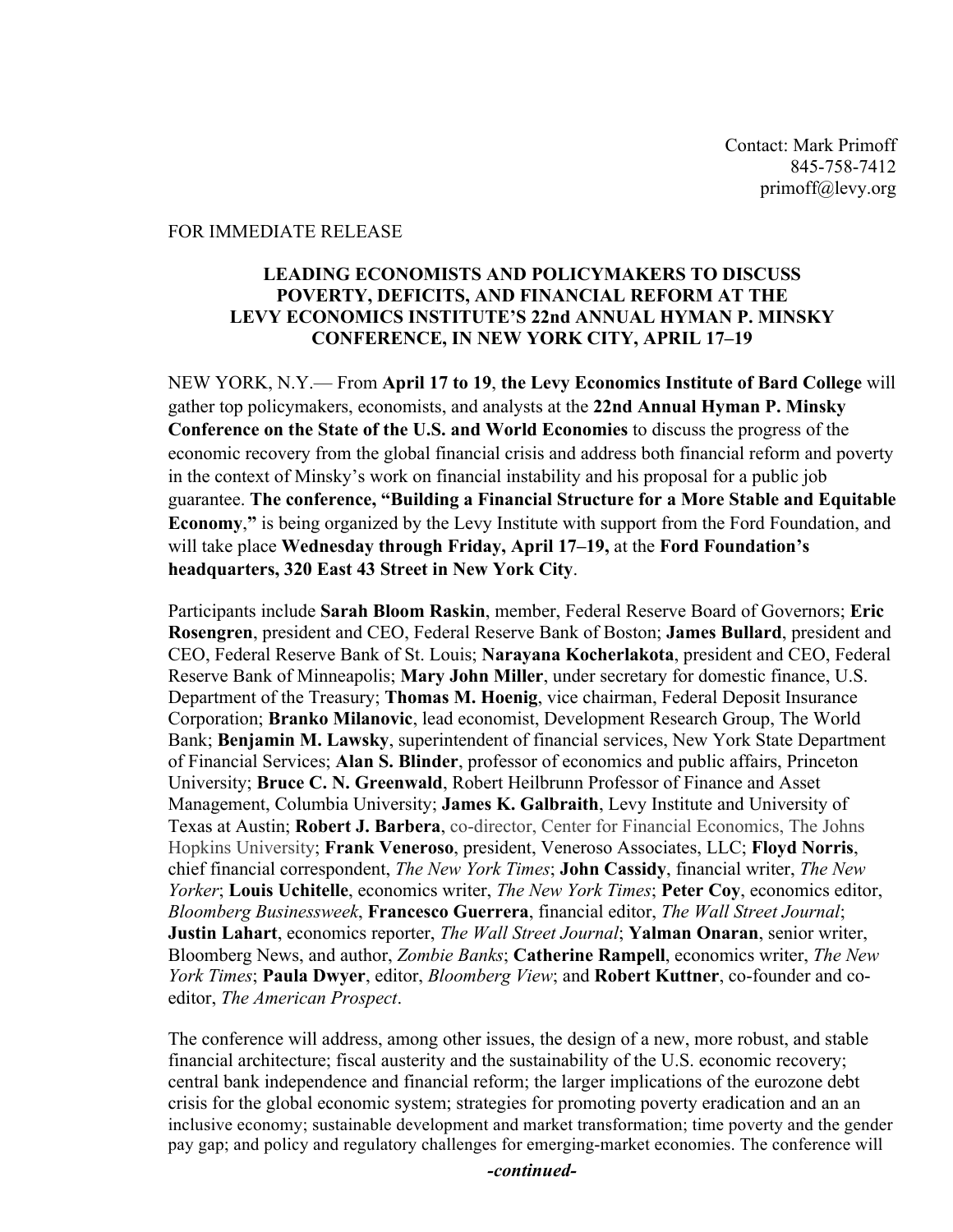include presentations by **Jan Kregel**, Levy Institute and Tallinn University of Technology; **Dimitri B. Papadimitriou**, president, Levy Institute; **Luis A. Ubiñas**, president, Ford Foundation; Leonardo **Burlamaqui**, program officer, Ford Foundation; **George S. Zavvos**, legal adviser, European Commission, and former European Parliament member and European Commission ambassador; **Edward N. Wolff**, Levy Institute and New York University; **Emilios Avgouleas**, chair, international banking law and finance, School of Law, University of Edinburgh; **Walker F. Todd**, research fellow, American Institute for Economic Research; **Alex J. Pollock**, resident fellow, American Enterprise Institute; **José Antonio Ocampo**, professor of professional practice, director of the Economic and Political Development Concentration, and member of the Committee on Global Thought, Columbia University; **L. Randall Wray**, Levy Institute and University of Missouri–Kansas; **Nora Lustig**, Samuel Z. Stone Professor of Latin American Economics, Tulane University, and nonresident fellow, Center for Global Development and the Inter-American Dialogue; **José Gabilondo**, professor of law, Florida International University; **Steven M. Fazzari**, Levy Institute and Washington University–St. Louis; and **Jeff Madrick**, *Challenge*, The Roosevelt Institute, and The Cooper Union.

The **Levy Economics Institute of Bard College**, founded in 1986 through the generous support of the late Bard College trustee Leon Levy, is a nonprofit, nonpartisan, public policy research organization. The Institute is independent of any political or other affiliation, and encourages diversity of opinion in the examination of economic policy issues while striving to transform ideological arguments into informed debate.

The **Ford Foundation** is an independent, nonprofit grant-making organization. For more than half a century it has worked with courageous people on the frontlines of social change worldwide, guided by its mission to strengthen democratic values, reduce poverty and injustice, promote international cooperation, and advance human achievement. With headquarters in New York, the foundation has offices in Latin America, Africa, the Middle East, and Asia.

#### **Preliminary conference program:**

*22nd Annual Hyman P. Minsky Conference on the State of the U.S. and World Economies* 

*Building a Financial Structure for a More Stable and Equitable Economy*

#### **Wednesday, April 17**

| $8:00-8:45$ a.m.        |                                                       | BREAKFAST AND REGISTRATION                                                                                                                                                                          |  |
|-------------------------|-------------------------------------------------------|-----------------------------------------------------------------------------------------------------------------------------------------------------------------------------------------------------|--|
| $8:45-9:30$ a.m.        | WELCOME AND INTRODUCTION                              |                                                                                                                                                                                                     |  |
|                         | Leonardo Burlamaqui, Program Officer, Ford Foundation |                                                                                                                                                                                                     |  |
|                         |                                                       | Dimitri B. Papadimitriou, President, Levy Institute                                                                                                                                                 |  |
| $9:30-10:30$ a.m.       | <b>SPEAKER:</b>                                       | James Bullard, President and CEO, Federal Reserve Bank of St. Louis<br>"Some Unpleasant Implications for Unemployment Targeters"                                                                    |  |
| 10:30 a.m. - 12:00 p.m. | <b>SESSION 1</b>                                      | FIVE YEARS AFTER: IS THERE PROGRESS IN FINANCIAL<br><b>REGULATION?</b>                                                                                                                              |  |
|                         | <b>MODERATOR:</b>                                     | Floyd Norris, Chief Financial Correspondent, The New York Times                                                                                                                                     |  |
|                         | <b>SPEAKERS:</b>                                      | Robert J. Barbera, Co-director, Center for Financial Economics, The Johns<br>Hopkins University                                                                                                     |  |
|                         |                                                       | José Antonio Ocampo, Professor of Professional Practice, Director of the<br>Economic and Political Development Concentration, and Member of the<br>Committee on Global Thought, Columbia University |  |
|                         |                                                       | Frank Veneroso, President, Veneroso Associates, LLC                                                                                                                                                 |  |
| 12:00-2:00 p.m. LUNCH   |                                                       |                                                                                                                                                                                                     |  |
|                         | <b>SPEAKER:</b>                                       | Eric Rosengren, President and Chief Executive Officer, Federal Reserve Bank of<br><b>Boston</b>                                                                                                     |  |
|                         |                                                       | "Risk of Financial Runs-Implications for Financial Stability"                                                                                                                                       |  |

*-continued-*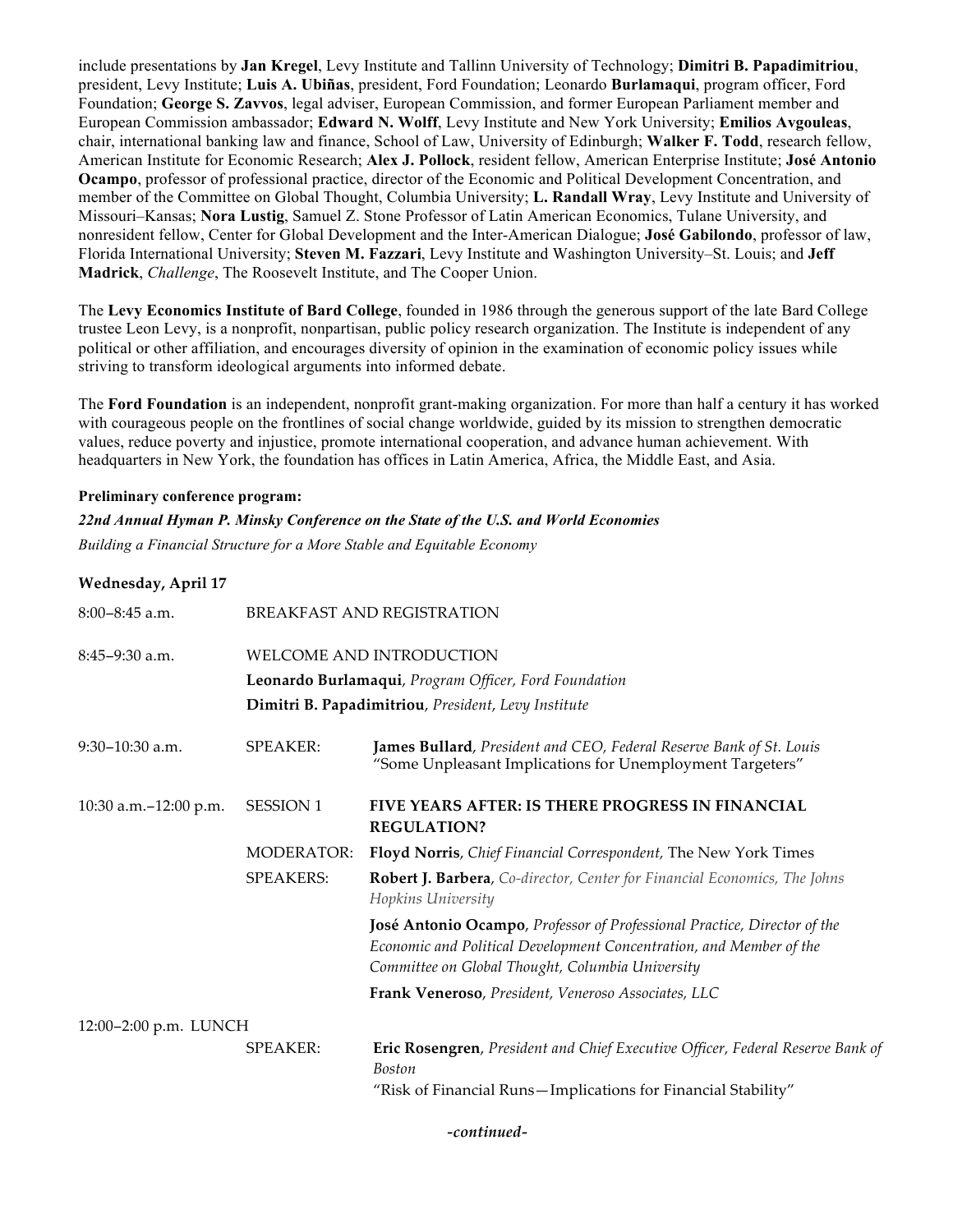| 2:00-4:15 p.m.                       | <b>SESSION 2</b>                                          | MEASURES AND IMPLICATIONS OF INEQUITY IN INCOME AND<br><b>WEALTH</b>                                                                                                                                                                                                                                                                                                                     |  |
|--------------------------------------|-----------------------------------------------------------|------------------------------------------------------------------------------------------------------------------------------------------------------------------------------------------------------------------------------------------------------------------------------------------------------------------------------------------------------------------------------------------|--|
|                                      | <b>MODERATOR:</b>                                         | Catherine Rampell, Economics Writer, The New York Times                                                                                                                                                                                                                                                                                                                                  |  |
|                                      | <b>SPEAKERS:</b>                                          | Branko Milanovic, Lead Economist, Development Research Group, The World<br>Bank                                                                                                                                                                                                                                                                                                          |  |
|                                      |                                                           | Edward N. Wolff, Senior Scholar, Levy Institute, and Professor of Economics,<br>New York University                                                                                                                                                                                                                                                                                      |  |
|                                      |                                                           | Ajit Zacharias, Senior Scholar, Levy Institute                                                                                                                                                                                                                                                                                                                                           |  |
| 4:30-6:30 p.m.                       | <b>SESSION 3</b><br><b>MODERATOR:</b><br><b>SPEAKERS:</b> | MINSKY ON ENDING POVERTY: JOBS, NOT WELFARE<br>Justin Lahart, Reporter, "Heard on the Street," The Wall Street Journal<br>Jan Kregel, Senior Scholar, Levy Institute, and Professor, Tallinn University of<br>Technology<br>Dimitri B. Papadimitriou, President, Levy Institute<br>L. Randall Wray, Senior Scholar, Levy Institute, and Professor, University of<br>Missouri-Kansas City |  |
| 6:30 p.m.                            | RECEPTION and DINNER                                      |                                                                                                                                                                                                                                                                                                                                                                                          |  |
|                                      | <b>SPEAKER:</b>                                           | Thomas M. Hoenig, Vice Chairman, Federal Deposit Insurance Corporation<br>"Choosing a Banking Model for the U.S. Economy"                                                                                                                                                                                                                                                                |  |
| Thursday, April 18<br>8:30-8:50 a.m. | <b>BREAKFAST</b>                                          |                                                                                                                                                                                                                                                                                                                                                                                          |  |
| $8:50 - 9:00$ a.m.                   | <b>SPEAKER:</b>                                           | Luis A. Ubiñas, President, Ford Foundation                                                                                                                                                                                                                                                                                                                                               |  |
| 9:00-10:00 a.m.                      | <b>SPEAKER:</b>                                           | Narayana Kocherlakota, President and CEO, Federal Reserve Bank of<br>Minneapolis<br>"Low Real Interest Rates"                                                                                                                                                                                                                                                                            |  |
| 10:00-11:00 a.m.                     | <b>SESSION 4</b><br><b>MODERATOR:</b>                     | SYSTEMIC SOURCES OF INEQUITY AND INSTABILITY<br>John Cassidy, Financial Writer, The New Yorker                                                                                                                                                                                                                                                                                           |  |
|                                      | <b>SPEAKERS:</b>                                          | Alan S. Blinder, Professor of Economics and Public Affairs, Princeton<br>University                                                                                                                                                                                                                                                                                                      |  |
|                                      |                                                           | Steven M. Fazzari, Research Associate, Levy Institute, and Professor,<br>Washington University-St. Louis                                                                                                                                                                                                                                                                                 |  |
|                                      |                                                           | Bruce C. N. Greenwald, Robert Heilbrunn Professor of Finance and Asset<br>Management, Columbia University                                                                                                                                                                                                                                                                                |  |
| 11:00 a.m.-12:00 p.m.                | <b>SPEAKER:</b>                                           | Benjamin M. Lawsky, Superintendent of Financial Services, New York State<br>Department of Financial Services                                                                                                                                                                                                                                                                             |  |
|                                      | <b>LUNCH</b>                                              | "Regulating in an Evolving Financial Landscape"                                                                                                                                                                                                                                                                                                                                          |  |
| 12:00-2:00 p.m.                      | <b>SPEAKER:</b>                                           | Sarah Bloom Raskin, Member, Federal Reserve Board of Governors                                                                                                                                                                                                                                                                                                                           |  |
|                                      |                                                           | "Reflections on Inequality and the Recent Business Cycle"                                                                                                                                                                                                                                                                                                                                |  |
| 2:00-4:00 p.m.                       | <b>SESSION 5</b>                                          | LEGAL IMPLICATIONS OF MEASURES TO IMPROVE FINANCIAL<br><b>STABILITY</b>                                                                                                                                                                                                                                                                                                                  |  |
|                                      | <b>MODERATOR:</b>                                         | Paula Dwyer, Editor, Bloomberg View                                                                                                                                                                                                                                                                                                                                                      |  |
|                                      | <b>SPEAKERS:</b>                                          | Emilios Avgouleas, Chair, International Banking Law and Finance, School of<br>Law, University of Edinburgh                                                                                                                                                                                                                                                                               |  |
|                                      |                                                           | José Gabilondo, Professor of Law, Florida International University                                                                                                                                                                                                                                                                                                                       |  |
|                                      |                                                           | George S. Zavvos, Legal Adviser, European Commission; formerly, Member of<br>European Parliament and European Commission Ambassador<br>-continued-                                                                                                                                                                                                                                       |  |